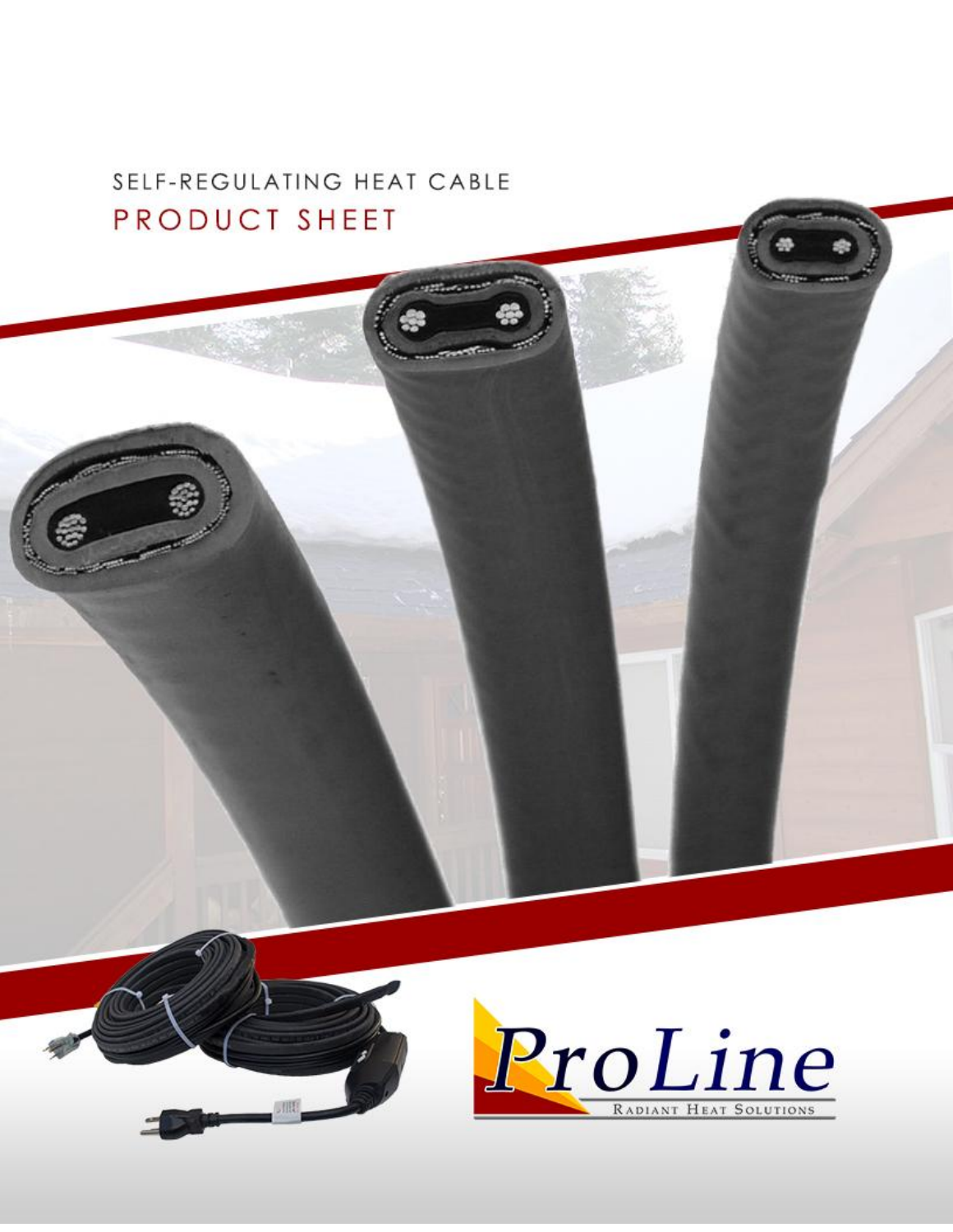

# **Self-Regulating Heat Cable**

### *For Roof Deicing and Gutter Trace Applications*

Most roof snow and ice melt applications are best served by using ProLine Radiant's self-regulating heat cable. Durable self-regulating heat cables can be installed in roof gutters and drainpipes to keep your home safe from dangerous ice damage and frost erosion. *(Determining the ideal heat cable, thermostat and sensor depends in part on the size, type and construction of the roof, and also on the overall requirements of the particular installation.)*

The self-regulating roof and gutter heating cable features advanced technology that results in highly effective, energy efficient operation. The irradiated conductive core increases its heat output as the ambient temperature falls, and decreases its output when the temperature rises. The heating cable can be cut to length in the field and will not overheat or burnout when overlapped.

Constructed of industrial grade materials, ProLine self-regulating heat cable is approved for use in Division 1\* & 2 hazardous areas. The cable comes with a 100 percent tinned copper braid, fluoropolymer outer jacket and a continuous metal ground band. The cable is UL recognized under the Appliance Wire Classification (file E 76498) and meets the requirements of Section 426 of the National Electric Code (NEC). The certifications and requirements achieved by our cable ensure top performance and rugged durability. The cable also features a 10-year manufacturer warranty.

*\* Contact a ProLine representative for more information.*

### **System Components**

#### **Heating Element**

The heating element features self regulating heat cable that safely melts snow and ice from your roof, gutters and/or downspouts.



### **Contactor Panel**

(*Optional – depending on number of circuits needed*.) The controls include line and load terminal blocks and operating contactors. The control unit features manual override capability to provide snow and ice melting for all outdoor applications.

(*Can be upgraded to include GFEP protection.*)

#### **Activation Device**

This can be an aerial mounted snow sensor or a sensor mounted in the pavement. The snow sensor automatically signals the contactor panel when it detects specific weather conditions, activating the system.



Snow Sensor Control Panel

**For more information contact a ProLine sales representative:** 866.676.9276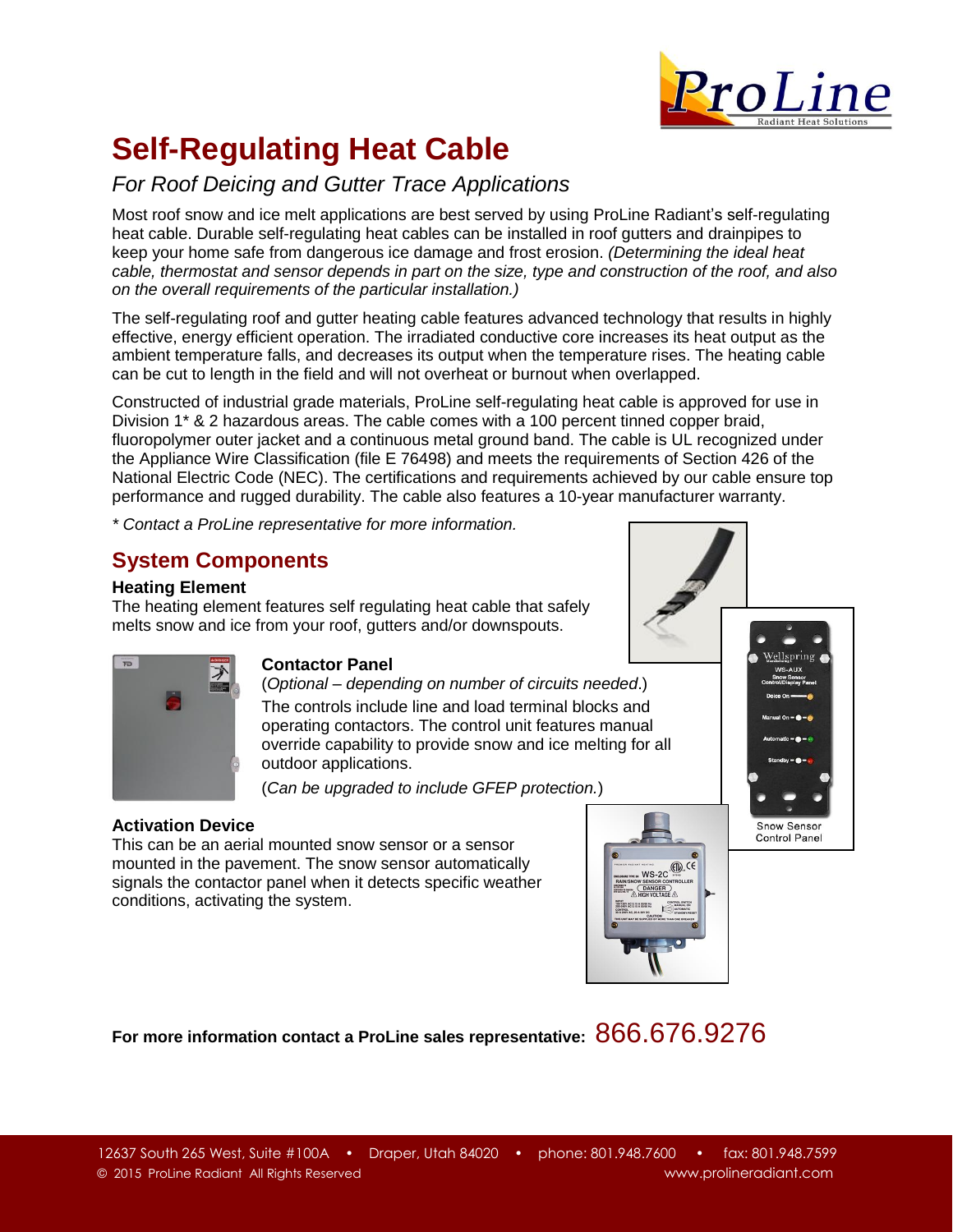

## **Self-Regulating Heat Cable**

*For Roof Deicing and Gutter Trace Applications*



ProLine roof and gutter deicing systems maintain drain paths and eliminate ice dams to protect your roof, gutters, and home from water damage. These automated systems prevent dangerous ice dams and ice build-up that can eventually cause extensive damage to roofs and gutters.

Roof and gutter deicing systems are compatible with standard gutter/downspout materials:

- Metal
- Plastic
- Wood

Standard roof materials:

- Shake / Shingle
- Rubber / Tar
- Wood
- Metal

| <b>Roof and Gutter Deicing Accessories</b>                          |  |  |  |  |  |  |  |
|---------------------------------------------------------------------|--|--|--|--|--|--|--|
| Down Spout Hanger Kit                                               |  |  |  |  |  |  |  |
| Roof Clips                                                          |  |  |  |  |  |  |  |
| <b>Kit Spacer Clips</b>                                             |  |  |  |  |  |  |  |
| Remote Control & Display Panel for Snow Switch                      |  |  |  |  |  |  |  |
| Interconnect Cable for Remote Control                               |  |  |  |  |  |  |  |
| Power Connection Kit, cable to power lead, includes<br>one end seal |  |  |  |  |  |  |  |
| Splice/Tee Kit, includes one end seal                               |  |  |  |  |  |  |  |
|                                                                     |  |  |  |  |  |  |  |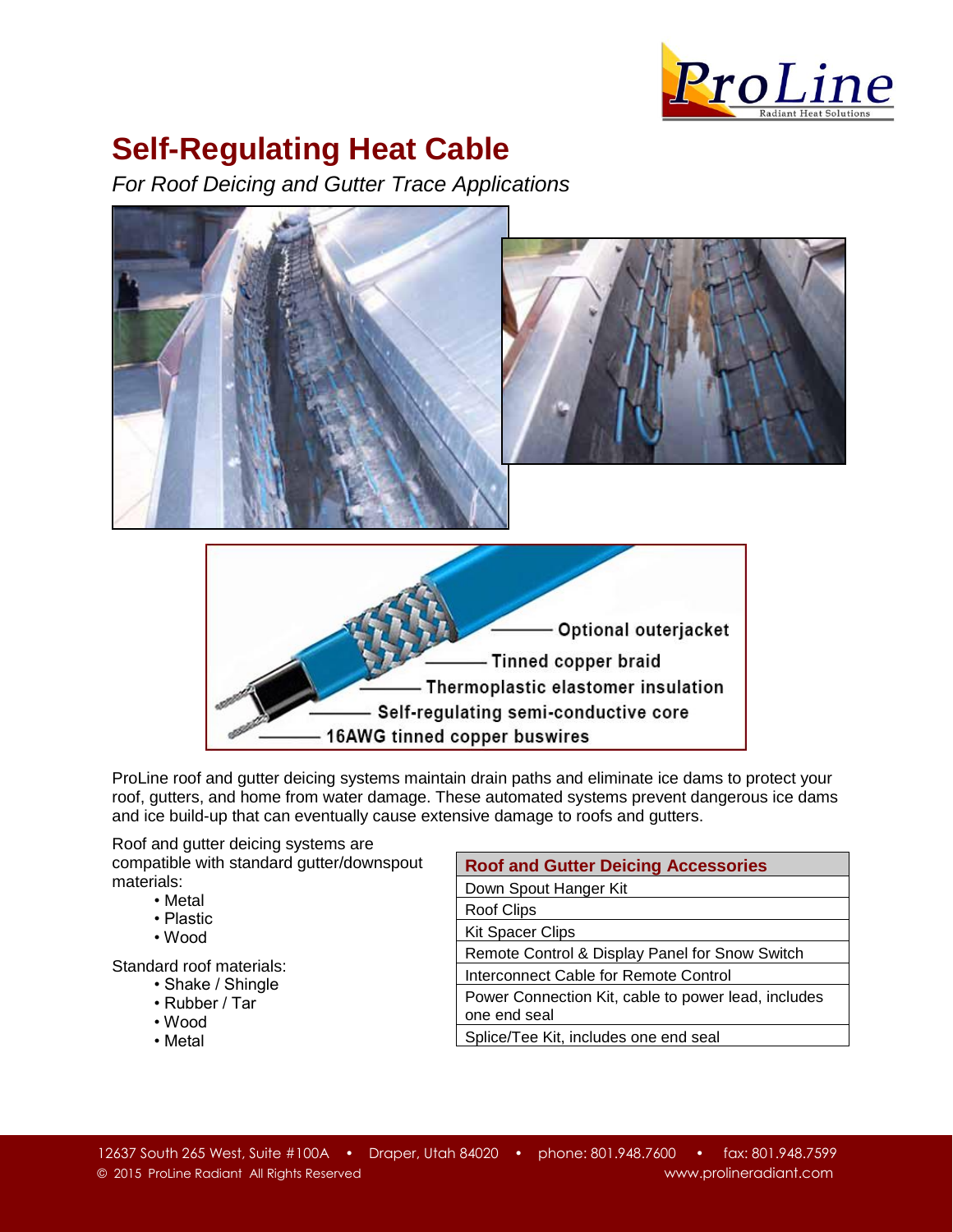

## **Self-Regulating Heat Cable**

*For Roof Deicing and Gutter Trace Applications*

### **Maximum Circuit Lengths**

| Cable                                         | Start-up Temp.                     | 120V |      |      |      | <b>240V</b> |      |      |      |
|-----------------------------------------------|------------------------------------|------|------|------|------|-------------|------|------|------|
| <b>Breaker Size</b>                           |                                    | 15 A | 20 A | 30 A | 40 A | 15A         | 20 A | 30 A | 40 A |
| PLSRR-6-1<br>and<br>PLSRR-6-2                 | 50°F (+10°C)                       | 230  | 270  | 270  | 270  | 460         | 540  | 540  | 540  |
|                                               | 32°F (-18°C)                       | 230  | 270  | 270  | 270  | 460         | 540  | 540  | 540  |
|                                               | 14°F (-29°C)                       | 180  | 210  | 270  | 270  | 360         | 420  | 540  | 540  |
|                                               | $0^{\circ}$ F (-18 $^{\circ}$ C)   | 140  | 190  | 270  | 270  | 285         | 380  | 540  | 540  |
|                                               | $-20^{\circ}$ F (-29 $^{\circ}$ C) | 125  | 165  | 250  | 270  | 250         | 330  | 500  | 540  |
|                                               | $-40^{\circ}$ F (-40°C)            | 110  | 145  | 220  | 270  | 220         | 295  | 440  | 540  |
| PLSRR-8-1<br>and<br>PLSRR-8-2                 | $50^{\circ}$ F(+10 $^{\circ}$ C)   | 150  | 200  | 210  | 210  | 300         | 400  | 420  | 420  |
|                                               | 32°F (-18°C)                       | 150  | 200  | 210  | 210  | 300         | 400  | 420  | 420  |
|                                               | 14°F (-29°C)                       | 140  | 150  | 205  | 210  | 280         | 300  | 410  | 420  |
|                                               | $0^{\circ}$ F (-18 $^{\circ}$ C)   | 100  | 130  | 200  | 210  | 200         | 265  | 400  | 420  |
|                                               | $-20^{\circ}$ F (-29 $^{\circ}$ C) | 85   | 115  | 175  | 210  | 175         | 235  | 350  | 420  |
|                                               | $-40^{\circ}$ F (-40°C)            | 80   | 105  | 155  | 210  | 155         | 210  | 315  | 420  |
| <b>PLSRR-10-1</b><br>and<br><b>PLSRR-10-2</b> | $50^{\circ}$ F(+10 $^{\circ}$ C)   | 120  | 160  | 180  | 180  | 240         | 315  | 360  | 360  |
|                                               | 32°F (-18°C)                       | 105  | 140  | 170  | 180  | 210         | 280  | 340  | 360  |
|                                               | 14°F (-29°C)                       | 95   | 125  | 165  | 180  | 190         | 250  | 330  | 360  |
|                                               | $0^{\circ}$ F (-18 $^{\circ}$ C)   | 80   | 110  | 160  | 180  | 160         | 215  | 325  | 360  |
|                                               | $-20^{\circ}$ F (-29 $^{\circ}$ C) | 70   | 95   | 140  | 180  | 145         | 190  | 285  | 360  |
|                                               | $-40^{\circ}$ F (-40°C)            | 60   | 85   | 125  | 170  | 125         | 170  | 255  | 340  |
| <b>PLSRR-12-1</b><br>and<br><b>PLSRR-12-2</b> | $50^{\circ}$ F(+10 $^{\circ}$ C)   | 80   | 140  | 150  | 150  | 160         | 270  | 310  | 310  |
|                                               | 32°F (-18°C)                       | 75   | 130  | 145  | 150  | 150         | 260  | 180  | 310  |
|                                               | 14°F (-29°C)                       | 70   | 115  | 142  | 150  | 140         | 230  | 160  | 310  |
|                                               | $0^{\circ}$ F (-18 $^{\circ}$ C)   | 60   | 80   | 140  | 150  | 120         | 160  | 280  | 310  |
|                                               | $-20^{\circ}$ F (-29 $^{\circ}$ C) | 50   | 65   | 110  | 150  | 105         | 140  | 225  | 310  |
|                                               | $-40^{\circ}$ F ( $-40^{\circ}$ C) | 45   | 60   | 90   | 140  | 90          | 125  | 190  | 280  |

#### *Typical Installation with Plastic Clips*